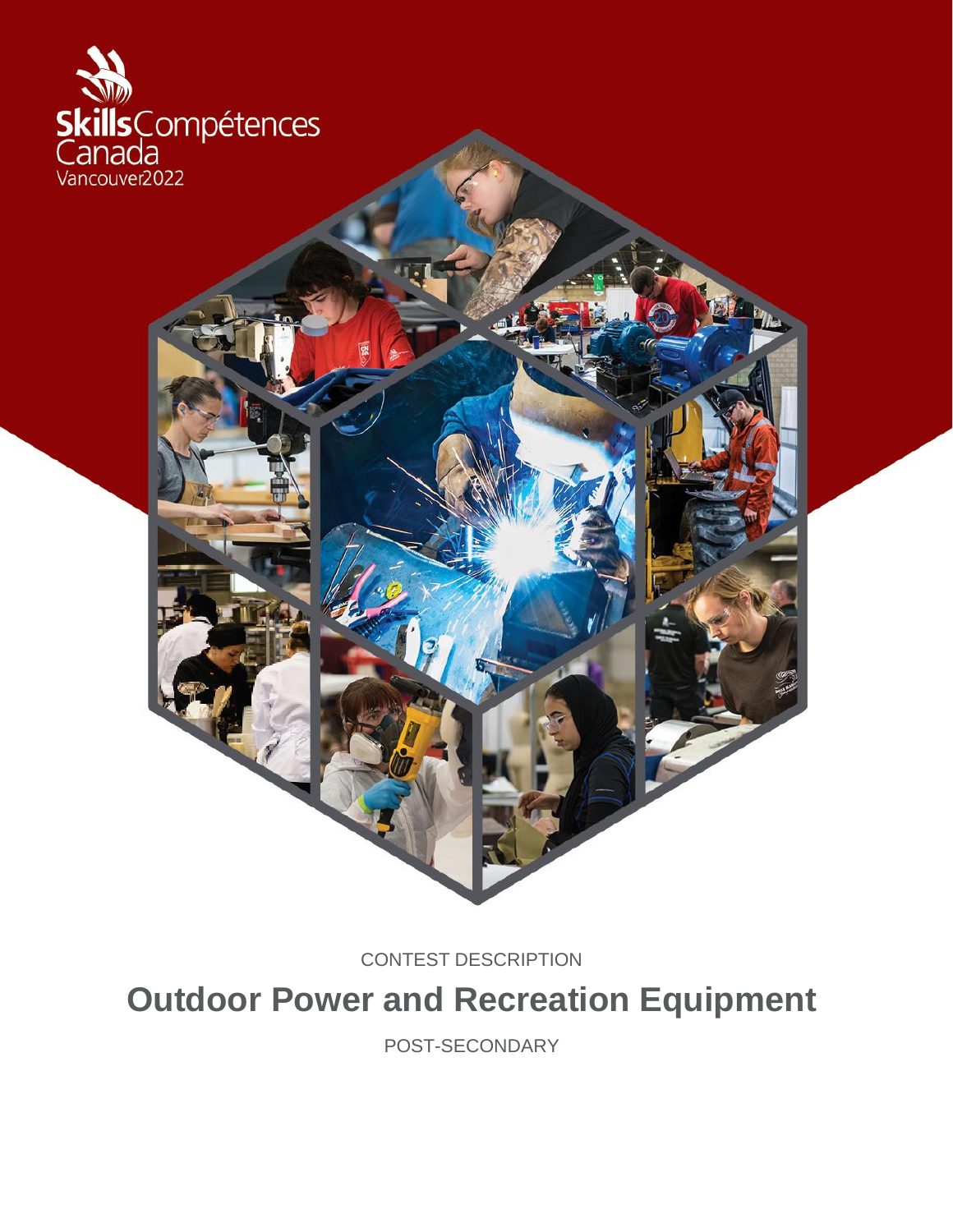

## Table of Contents

|                | 1 THE SKILLS FOR SUCCESS FOR CAREERS IN THE SKILLED TRADES |  |
|----------------|------------------------------------------------------------|--|
|                |                                                            |  |
|                |                                                            |  |
| $\overline{4}$ |                                                            |  |
| 5 <sup>5</sup> |                                                            |  |
| 6              |                                                            |  |
| $\overline{7}$ |                                                            |  |
| 8              |                                                            |  |
| 9              |                                                            |  |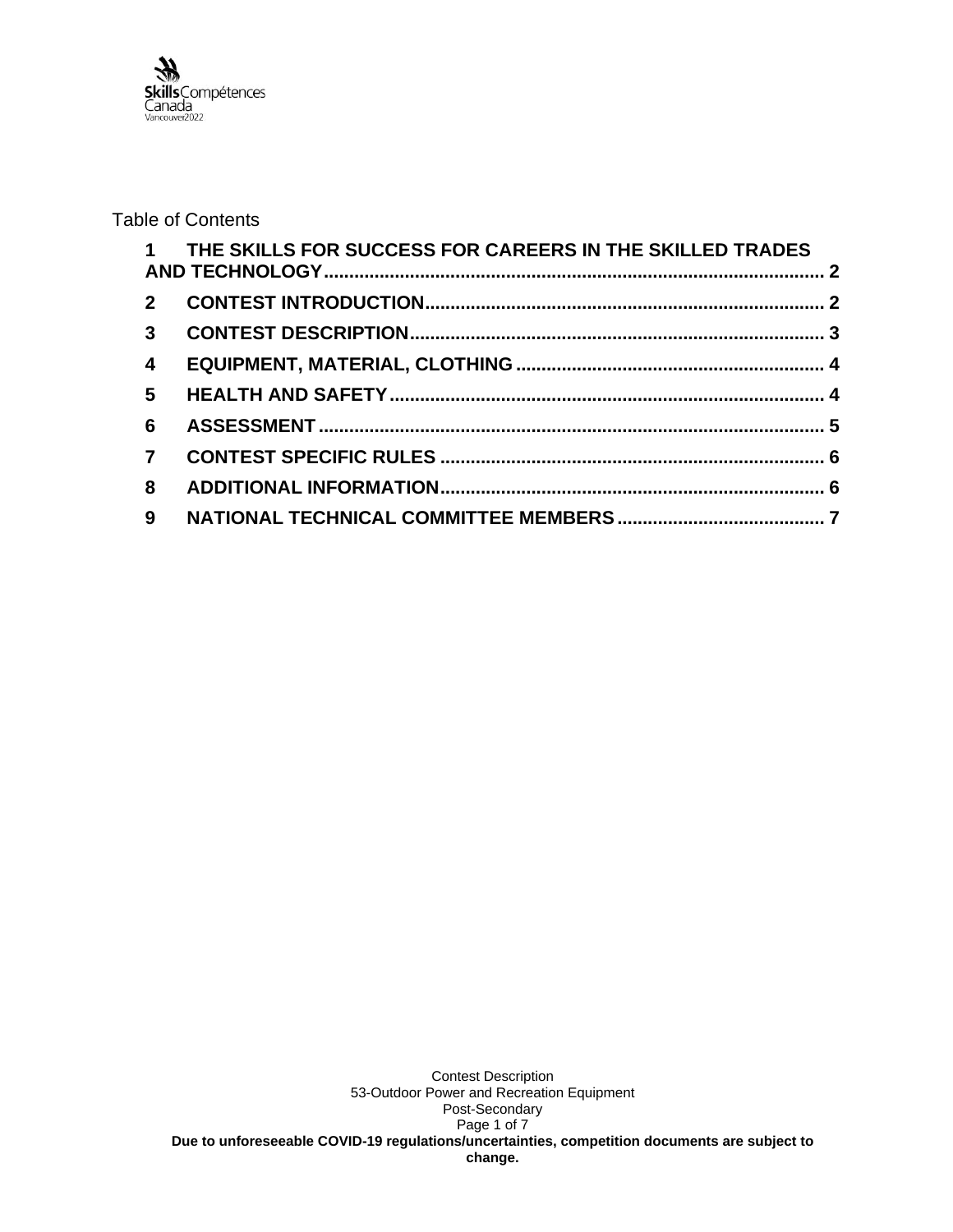

## <span id="page-2-0"></span>**1 THE SKILLS FOR SUCCESS FOR CAREERS IN THE SKILLED TRADES AND TECHNOLOGY**

In response to the evolving labour market and changing skill needs, the Government of Canada has launched the new Skills for Success *(former Essential Skills)* model defining nine key skills needed by Canadians to participate in work, in education and training, and in modern society more broadly. SCC is currently working with Employment and Social Development Canada (ESDC) to bring awareness of the importance of these skills that are absolutely crucial for success in Trade and Technology careers. Part of this ongoing initiative requires the integration and identification of the Skills for Success in contest descriptions, projects, and project documents. The next phase and very important aspect of our Skills for Success (SfS) initiative is to provide a *Skills Report Card* to each competitor at the Skills Canada National Competition. The purpose of the report card is to inform the competitor about their current level of nine identified Skills for Success based on their competition scores. With this knowledge, the competitor will be made aware which skill may require improvement. Full implementation is expected in the next Skills Canada National Competition.

The following 9 skills have been identified and validated as key skills for success for the workplace in the legend below:

<sup>1</sup>Numeracy, <sup>2</sup>Communication, <sup>3</sup>Collaboration, <sup>4</sup>Adaptability, <sup>5</sup>Reading, <sup>6</sup>Writing, <sup>7</sup>Pro blem Solving, <sup>8</sup>Creativity and Innovation, <sup>9</sup>Digital

These Skills for Success have been identified in section 2.4 and/or 3.2 of your Contest Description and if applicable, in your Project and supporting documents.

# <span id="page-2-1"></span>**2 CONTEST INTRODUCTION**

**2.1** Description of the associated work role(s) or occupation(s)

[https://www.skillscompetencescanada.com/en/skill\\_area/outdoor-power-recreation](https://www.skillscompetencescanada.com/en/skill_area/outdoor-power-recreation-equipment/)[equipment/](https://www.skillscompetencescanada.com/en/skill_area/outdoor-power-recreation-equipment/)

**2.2** Purpose of the Challenge

To test each student's skill and knowledge in the areas of inspection, measurement, maintenance and repair of small engines and recreational vehicles. Prepare each student for employment in the industry.

**2.3** Duration of contest

12 hours

**2.4** Skills and Knowledge to be tested.

Theory 35% Practical 65% All phases of measurement will deal exclusively with metric only.

Contest Description 53-Outdoor Power and Recreation Equipment Post-Secondary Page 2 of 7 **Due to unforeseeable COVID-19 regulations/uncertainties, competition documents are subject to change.**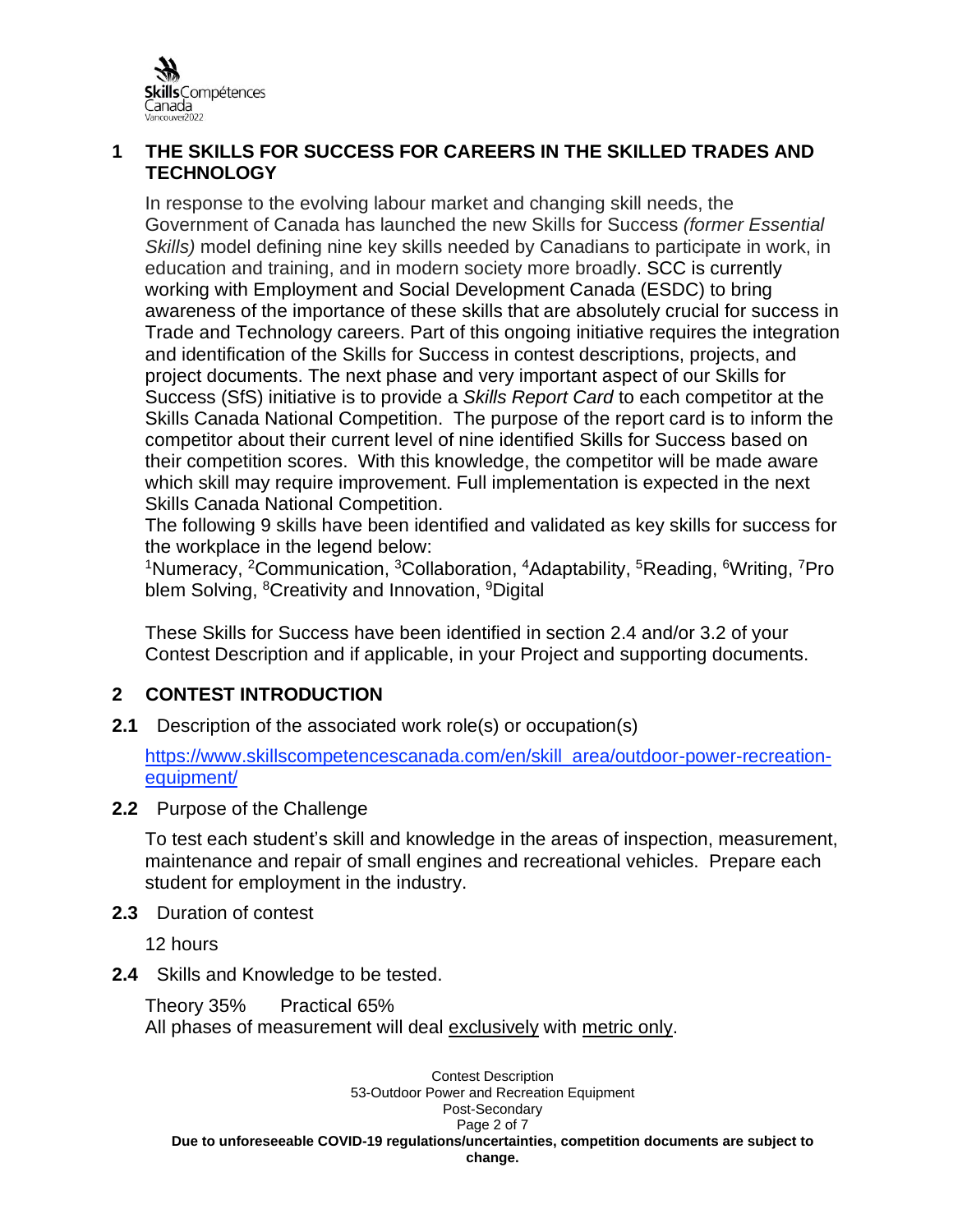

# <span id="page-3-0"></span>**3 CONTEST DESCRIPTION**

**3.1** List of documents produced and timeline for when competitors have access to the documents on the Skills/Compétences Canada website

| <b>DOCUMENT</b>                       | DATE OF DISTRIBUTION |
|---------------------------------------|----------------------|
| Motorcycle Electrical Troubleshooting | April 2022           |
| Outboard Powerhead Troubleshooting    | April 2022           |

- **3.2** Tasks that may be performed during the contest
	- To demonstrate the skill and knowledge involved with the service and repair of two and four stroke engines
	- Use of metric precision measuring tools*<sup>1</sup>*
		- o Micrometers
		- o Dial bore gauge
		- o Vernier caliper
		- o Feeler gauge
		- o Dial indicator
		- o Plastigauge®
	- Accurately measure and analyze engine components for wear *<sup>1</sup>*
	- Fuel Injection and Carburetor theory, adjustment procedures*<sup>7</sup>*
	- Use of repair manuals for retrieval of procedures, specifications, and troubleshooting charts*<sup>5</sup>*
	- Accurately perform compression test.
	- Technical competence and safe work practice/procedures*<sup>5</sup>*
	- Tool handling and recognition*<sup>7</sup>*
	- CVT Transmission service and theory of operation
	- Belt, Chain, Gear Final Drive System Service
	- Multiplate Clutch and Constant Mesh Transmission operation
	- Knowledge of Trade related Tire applications and designs
	- General knowledge of 4 Cycle theory
	- General knowledge of 2 Cycle theory
	- Use of Digital Volt-Ohm Meter*<sup>9</sup>*
	- Electrical Measurements including Volts, Ohms, Amps, and Voltage Drops<sup>1</sup>
	- Ignition, charging, starting, and lighting system theory, inspection, and diagnosis*<sup>7</sup>*

*Essential Skills – <sup>1</sup>Numeracy, <sup>5</sup>Reading, <sup>7</sup>Problem Solving, 9Digital*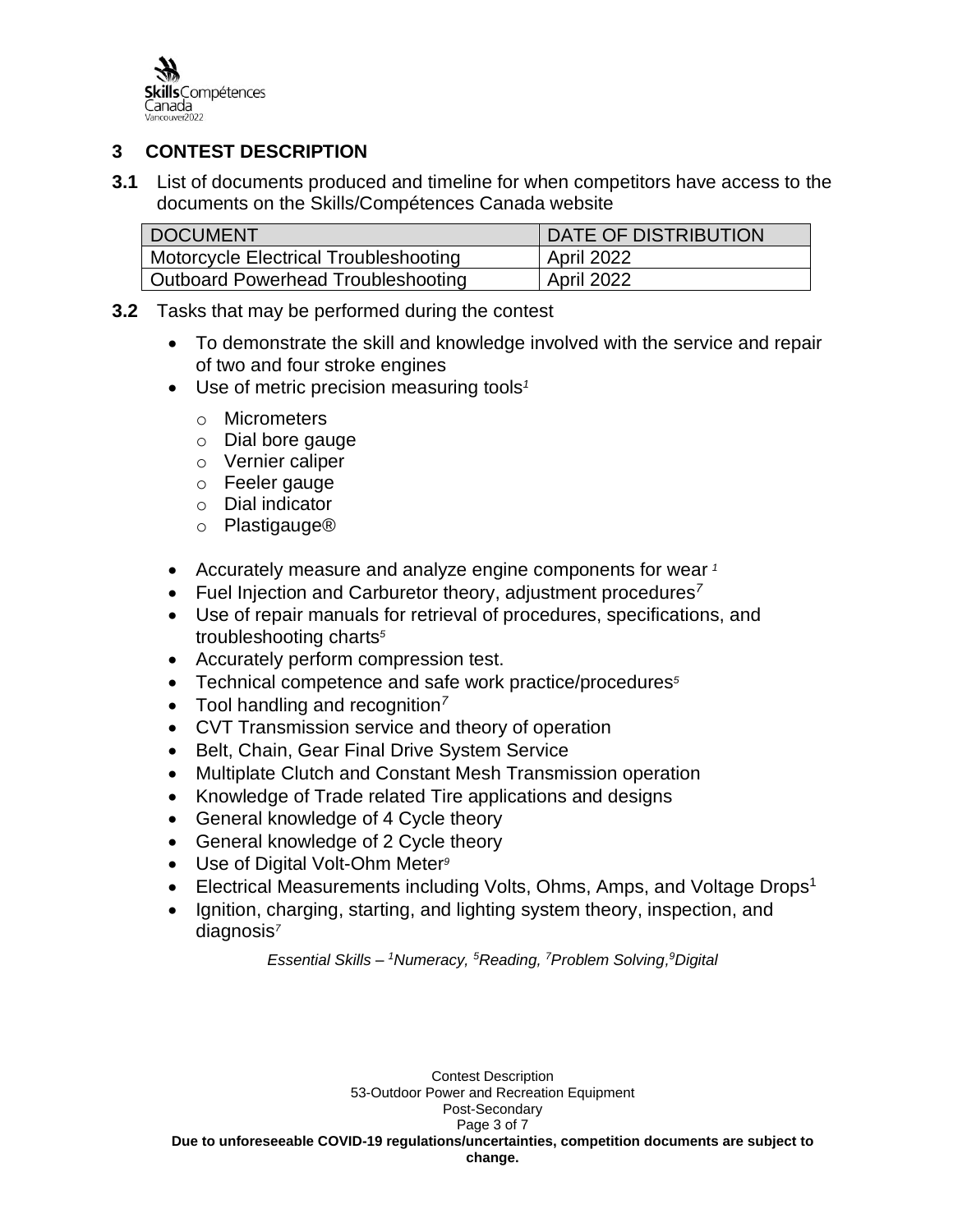

# <span id="page-4-0"></span>**4 EQUIPMENT, MATERIAL, CLOTHING**

- **4.1** Equipment and material provided by Skills/Compétences Canada
	- All necessary equipment, engines, hand tools, measuring tools and specialty tools
	- DVOM
	- Compression Tester
	- Leak down Tester
	- Tec Angle Torque Wrench
	- Dial Torque Wrench
	- Micrometer Feed Torque Wrench
	- Bit set
	- Flashlight
	- Screwdrivers
	- Pliers
	- Sockets, Ratchets, Extensions
	- Wrenches
	- Back Probes
	- Feeler gauges
	- Tape Measure
	- Manufacturer Specific Tools

## **COMPETITORS WILL BE REQUIRED TO USE THE MATERIAL AND EQUIPMENT PROVIDED BY SCC. ALL OTHER MATERIAL AND EQUIPMENT WILL BE REMOVED FROM THE SKILL AREA.**

- **4.2** Equipment and material provided by the competitor
	- Competitors are not required to supply any tools or equipment
- **4.3** Required clothing provided by the competitor
	- Clean provincially supplied clothing or an unmarked t-shirt (work shirt) and work pants

# <span id="page-4-1"></span>**5 HEALTH AND SAFETY**

**5.1** Safety program

SCC has implemented a comprehensive safety program as health and safety is an integral part of our competitions. Our safety program includes guidelines and procedures to make the work environment in each skill area safer.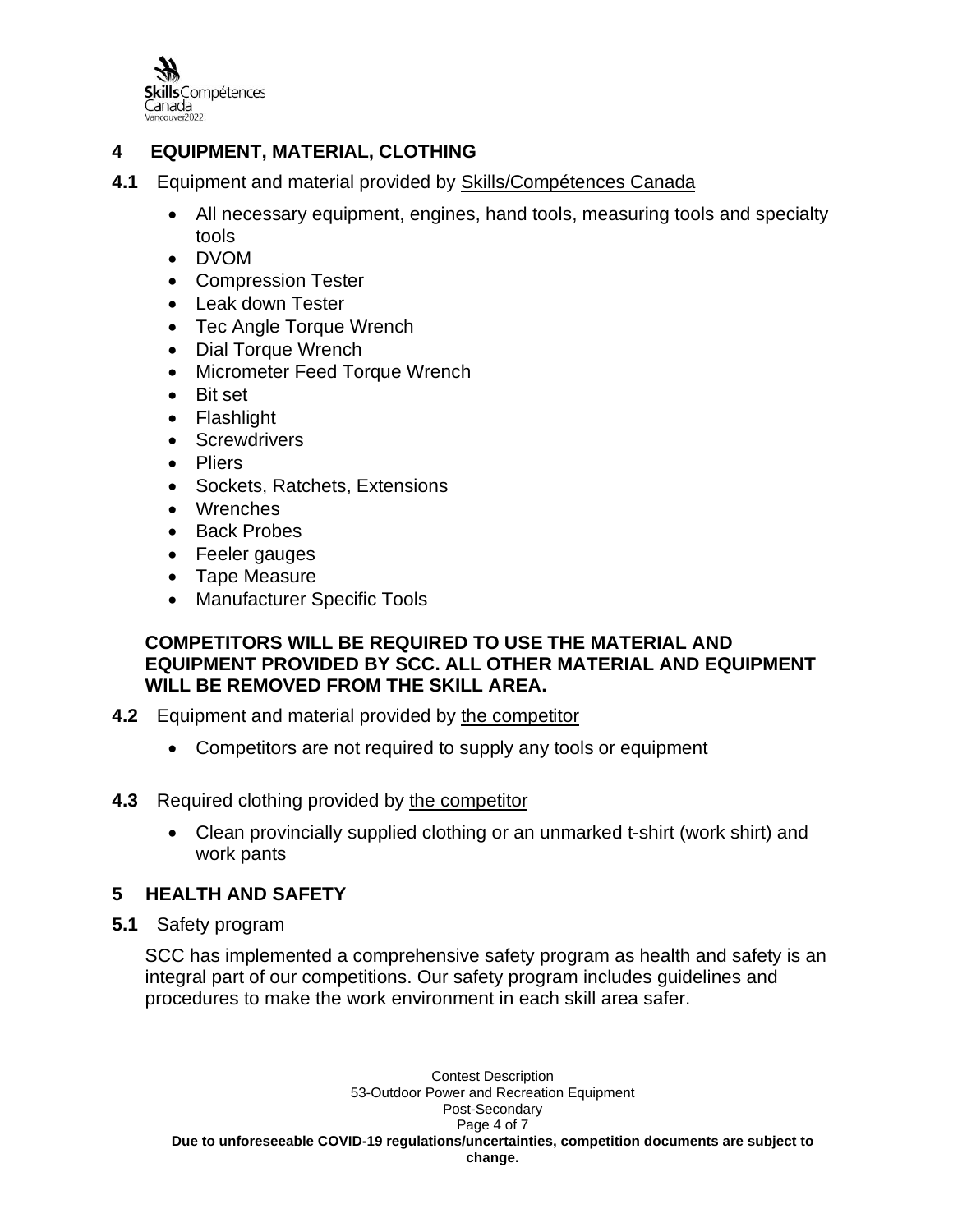

### **5.1.1** Safety manual

As part of our program a safety manual has been created to monitor and document health and safety within each skill area. It includes a definite plan of action designed to prevent accidents. The safety manual will be provided for every skill and these instructions must be followed and respected by all participants and officials at the SCNC.

#### **5.1.2** Safety workshop

During orientation, Competitors will participate in a Safety workshop and they will be expected to work and maintain a safe working area during the competition. Any Competitor breaking any health, safety, and environmental rules, may be required to undertake a second safety workshop, this will not affect the Competitor's competition time.

### **5.2** COVID-19 Protocol

The COVID-19 guidelines will be shared as soon as they are available. The COVID-19 guidelines will be subject to change based on the BC COVID-19 guidelines in place at the time of the competition.

#### **5.3** List of required personal protective equipment (PPE) provided by Skills/Compétences Canada

- Nitrile Gloves
- **5.4** List of required personal protective equipment (PPE) provided by the competitor
	- Safety Glasses
	- CSA approved Safety footwear
	- Hearing protection (optional)
	- Mechanics Gloves (optional)

**Note**: Competitors who do not have the required protective equipment will not be allowed to participate in the competition

### <span id="page-5-0"></span>**6 ASSESSMENT**

#### **6.1** Point breakdown

**Note:** This list is subject to change.

| <b>TASKS</b>                                                           | /100 |
|------------------------------------------------------------------------|------|
| Outboard Motor Lower Unit Service, Powerhead Service Lab               | 25   |
| CVT drive system, Multiplate Clutch, Constant Mesh Transmission Lab    | 25   |
| Motorcycle EFI Diagnostic, Starting and Charging System Diagnostic Lab |      |
| 2 Stroke Top End Measurement & 4 Stroke DOHC valve Adjustment Lab      |      |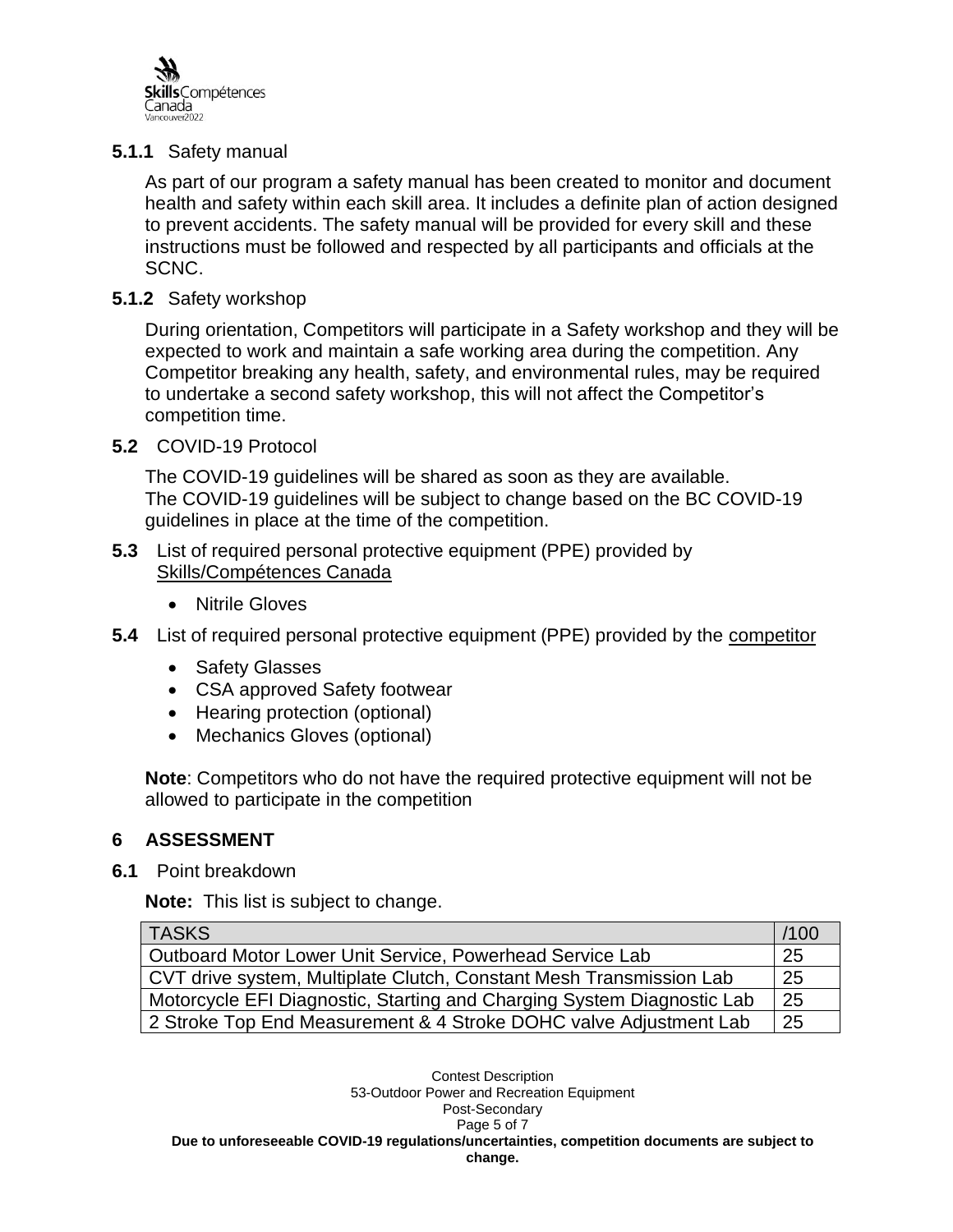

## <span id="page-6-0"></span>**7 CONTEST SPECIFIC RULES**

Contest specific rules cannot contradict or take priority over the Competition Rules. They do provide specific details and clarity in areas that may vary from contest to contest. Any additional contest rules will be reviewed during the competitor orientation.

| <b>TOPIC/TASK</b> | <b>CONTEST SPECIFIC RULE</b> |
|-------------------|------------------------------|
| N/A               |                              |

## <span id="page-6-1"></span>**8 ADDITIONAL INFORMATION**

### **8.1** Interpreter

If a competitor requires the help of an interpreter once onsite during the competition, the Skills/Compétences Canada Provincial/Territorial offices must advise Skills/Compétences Canada National Secretariat a minimum of 1 month prior to the competition or this service may not be guaranteed.

### **8.2** Ties

- Tiebreaker #1: The competitor with the highest score in the Outboard Motor Lower Unit Service, Powerhead Service Lab will be declared the winner.
- Tiebreaker #2: The competitor with the highest score in the Motorcycle Electrical diagnostic Lab will be declared the winner.
- Tiebreaker #3: The competitor with the highest score in the CVT, and Driveline Service Lab will be declared the winner.

### **8.3** Test Project change at the Competition

Where the Test Project has been circulated to Competitors in advance, NTC shall change a maximum of 30% of the work content. Please refer to the Competition Rules.

#### **8.4** Competition rules

Refer to the competition rules of the Skills Canada National Competition which can be found on our website.